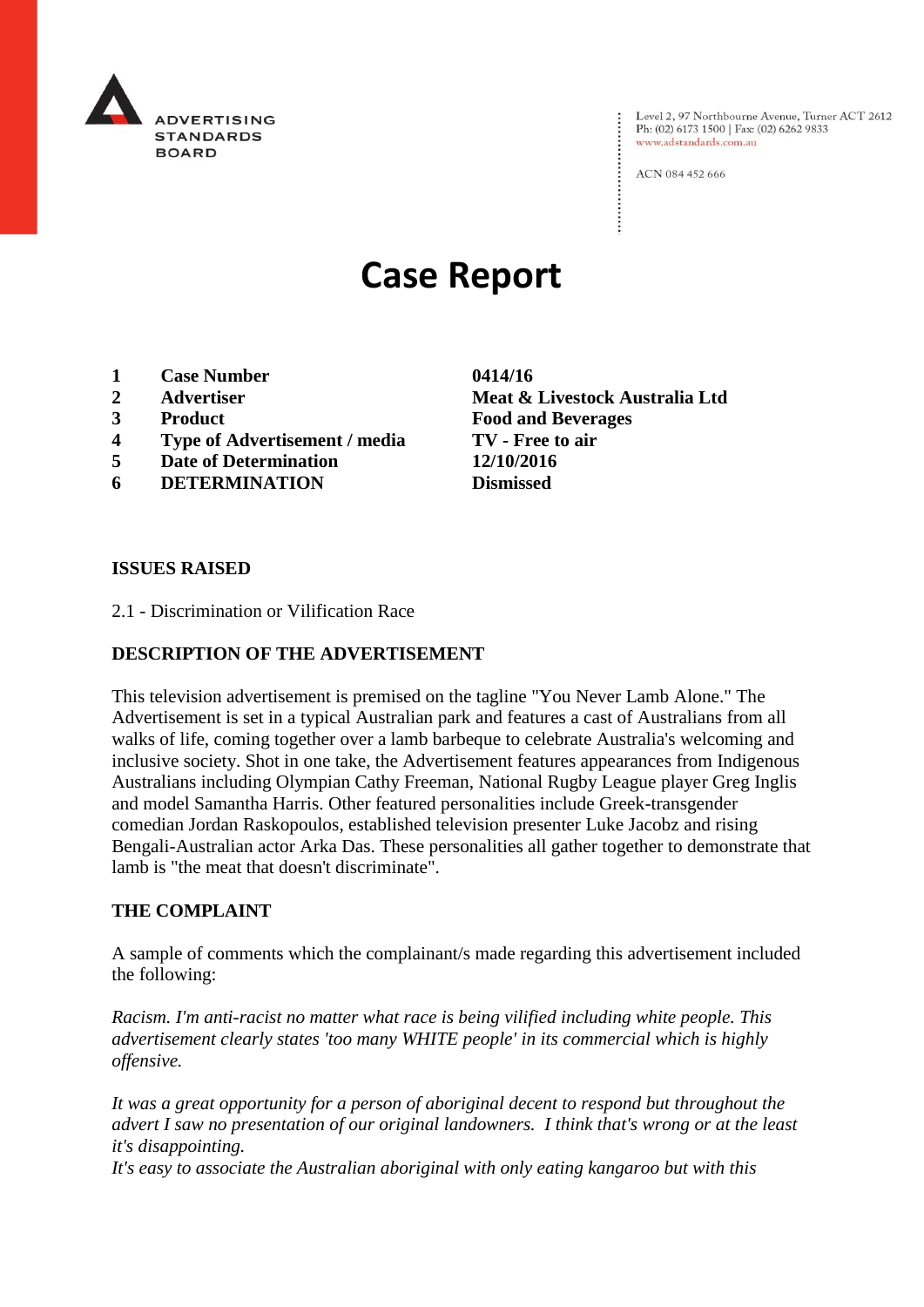*current social need for "integration" in Australia, this advert falls horribly short.*

*I found this advertisement offensive in the racist manner it portrays a young white male and those of Caucasian descent generally.*

*Surely there is a more appropriate way to make lamb appeal to all racial groups without resorting to an attempt to appease those of non-white European descent by mocking the white population of Australia.*

*He was racist in his comments about to many white people on TV and it was racist and offended me.*

## **THE ADVERTISER'S RESPONSE**

Comments which the advertiser made in response to the complainant/s regarding this advertisement include the following:

*Response to complaints 0414/16 and 0415/16*

*We refer to your letters regarding complaints the Advertising Standards Bureau (ASB) has received in relation to the Meat & Livestock Australia''s (MLA) Spring Lamb commercials.*

*We have considered the allegations, and for the reasons set out below, submit that the complaints should be dismissed.*

*The Advertisements form part of MLA's annual Spring Lamb campaign. MLA's advertisements are well-known for their satirical, tongue in cheek expression. MLA notes that the ASB has historically taken an appropriately objective and robust approach towards the content of its advertisements (see, for example, 0033/08).*

*This year's campaign is premised on the tagline "You Never Lamb Alone." The Advertisement is set in a typical Australian park and features a cast of Australians from all walks of life, coming together over a lamb barbeque to celebrate Australia's welcoming and inclusive society. Shot in one take, the Advertisement features appearances from Indigenous Australians including Olympian Cathy Freeman, National Rugby League player Greg Inglis and model Samantha Harris. Other featured personalities include Greek-transgender comedian Jordan Raskopoulos, established television presenter Luke Jacobz and rising Bengali-Australian actor Arka Das. These personalities all gather together to demonstrate that lamb is "the meat that doesn't discriminate".*

*The 90 second advertisement was published on social media platforms. The 30 second advertisement was broadcast on television and social media platforms. The CAD reference is G3M1KFDA and the CAD rating is G.*

*The complaints*

*The complaints allege that the Advertisements are discriminatory.*

*MLA takes these allegations seriously and contends that the complaints should be dismissed.*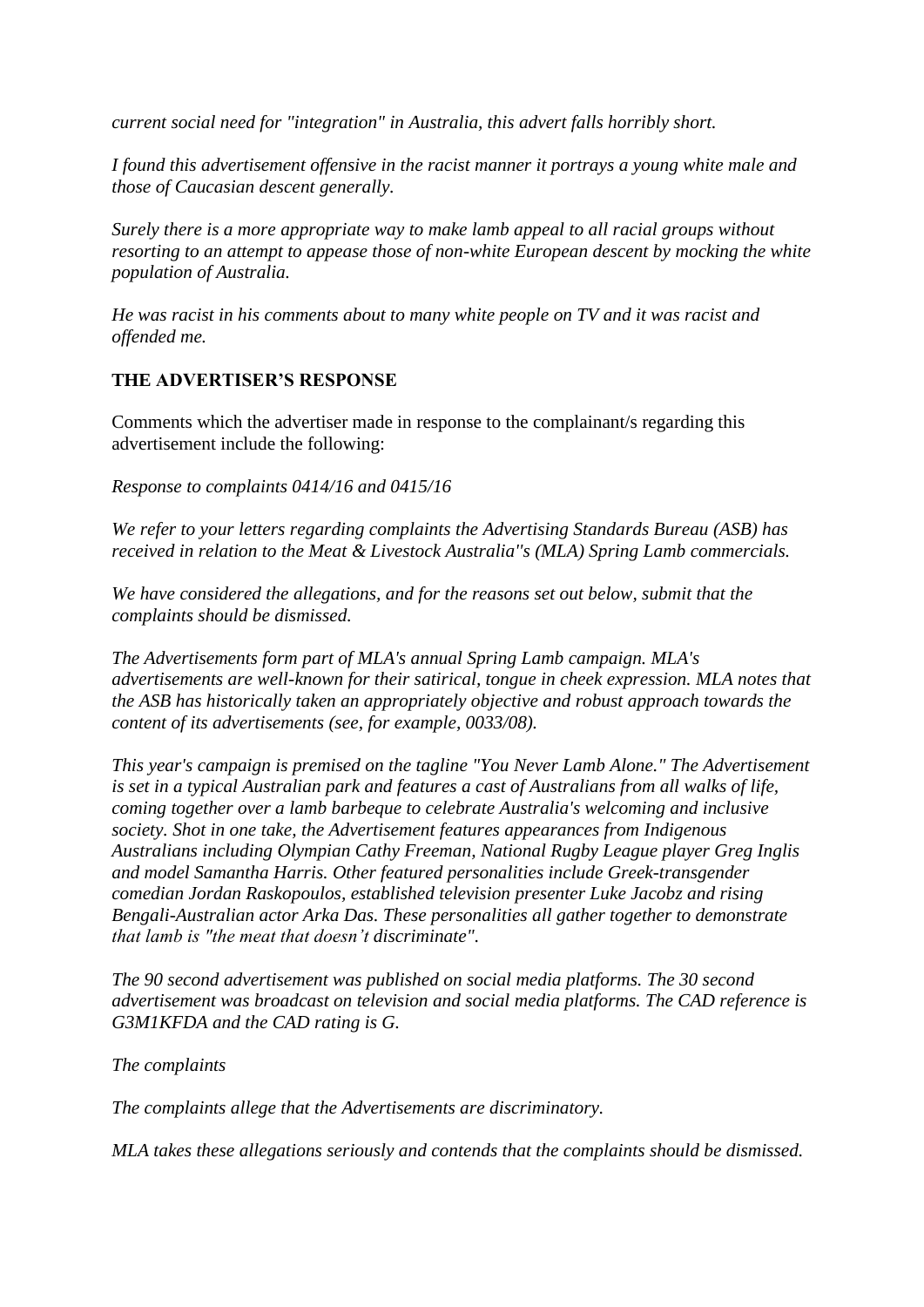## *The Code*

*Section 2.1 of the AANA Code of Ethics (the Code) states that "Advertising or Marketing Communications shall not portray people or depict material in a way which discriminates against or vilifies a person or section of the community on account of race, ethnicity, nationality, gender, age, sexual preference, religion, disability, mental illness or political belief."*

## *Submissions*

*The complainants seem to allege that the Advertisements vilify white Australians, and in particular white Australian men.*

*MLA submits that this interpretation is unfounded. In fact, the Advertisements celebrate diversity and do not promote any act of discrimination, prejudice or vilification. The Advertisements depict a scene which unites Australians from all sections of the community to illustrate that lamb is the meat that doesn't discriminate.*

*The Advertisement opens with Luke Jacobz stating that "too many perky white males are contributing to a lack of diversity on our screens". This light-hearted statement is clearly ironic because Mr Jacobz is a well-known television presenter and the former host of The X-Factor Australia. Mr Jacobz is a white Australian male and the statement is simply a nod to the common criticism that Australian television lacks diversity.*

*In MLA's opinion, there is no better way to address this issue than to feature Australians from all walks of life and racial backgrounds in the Advertisements. The tongue-in-cheek comment by no means treats white males unfavourably or seeks to ridicule such members of society. We submit that the reasonable viewer would not perceive this statement or the Advertisements as a whole to be racist or sexist. The Advertisements promote acceptance and tolerance - not bigotry or the incitement of hatred towards white Australian males.*

*Several complainants allege that the Advertisements would have contravened the Code had Mr Jacobz's comment been that there are too many males of non-white backgrounds appearing on Australian television. MLA submits, as noted in 0210/15, that the role of the ASB is to consider each advertisement on its own merit and not to address hypothetical alternatives.*

*One complainant takes issue with a scene where Arka Das welcomes "people of colour" to the barbeque and points to a number of people of various skin tones, including a woman covered in fake tan. The scene is clearly humorous and supports the overall message of tolerance. There is no suggestion that those present in the scene are denigrated. When viewed in the context of the overall Advertisements, MLA is confident that this particular scene is not discriminatory.*

*Another complainant alleges that the Advertisements do not feature any individuals of Aboriginal descent but, as noted above, the Advertisement prominently features several high profile Indigenous Australians.*

*Any reasonable viewer would recognise that the Advertisements use humour to promote a social message of inclusion and do not vilify anyone including white Australian males. In fact,*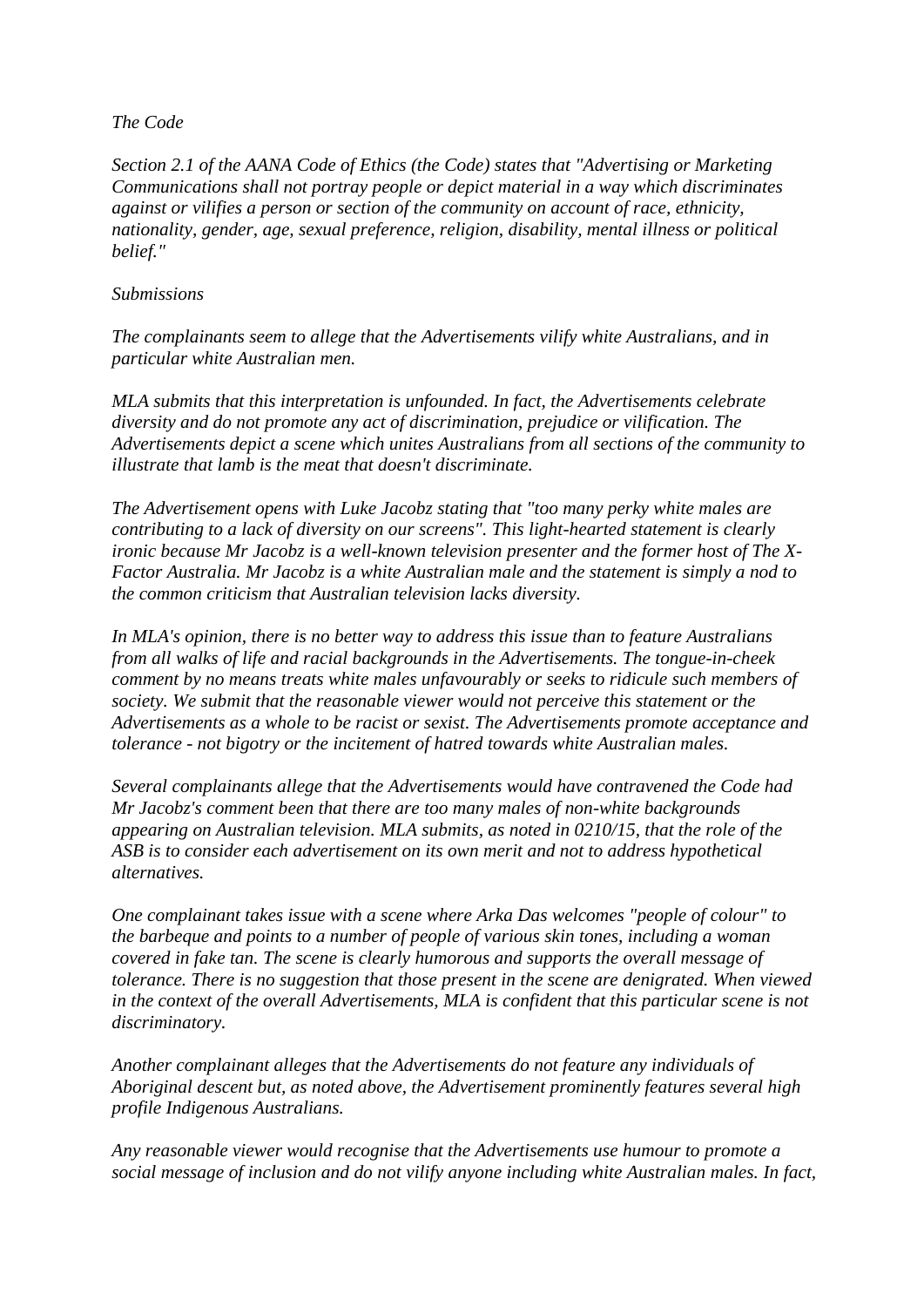*the Advertisements have received global praise for its message, including from TIME magazine who noted that the "[t]he Aussies just celebrated diversity in an ad about lamb and it's absolutely perfect."*

*For these reasons, the Advertisements should not be considered to portray discrimination or vilification on account of any social value. We therefore submit that Section 2.1 of the Code has not been breached.*

*For completeness, we further submit that the Advertisement complies with Section 2 of the Code in its entirety.*

*Conclusion*

*In view of the above, we consider the complaints should not be upheld.*

*Thank you for taking the time to consider our response. We look forward to receiving the ASB's determination in this matter.*

## **THE DETERMINATION**

The Advertising Standards Board ("Board") considered whether this advertisement breaches Section 2 of the Advertiser Code of Ethics (the "Code").

The Board noted the complainants' concerns that the advertisement states that there are too many white people on television which is racist toward white people, and that its depiction of people eating kangaroo as representative of the 'first people' is incorrect and disappointing.

The Board viewed the advertisement and noted the advertiser's response.

The Board considered whether the advertisement complied with Section 2.1 of the Code which requires that 'advertisements shall not portray or depict material in a way which discriminates against or vilifies a person or section of the community on account of race, ethnicity, nationality, gender, age, sexual preference, religion, disability, mental illness or political belief.'

The Board noted that this television advertisement for lamb depicts a BBQ attended by people of different racial and ethnic backgrounds with the tagline of "meat that doesn't discriminate".

The Board noted the complainants' concerns that the advertisement is racist in its opening comment that there are too many white people on television. The Board noted the advertiser's response that the advertisement celebrates diversity and the comment that "too many perky white males are contributing to a lack of diversity on our screens" was intended to be light-hearted as well as ironic given that the man who says this line is himself a white male.

The Board noted that the opening scenes shows a white male getting his teeth whitened before talking to the camera about 'too many perky white males' and considered that this scene is tongue-in-cheek and clearly indicates that the advertisement is comedic and light